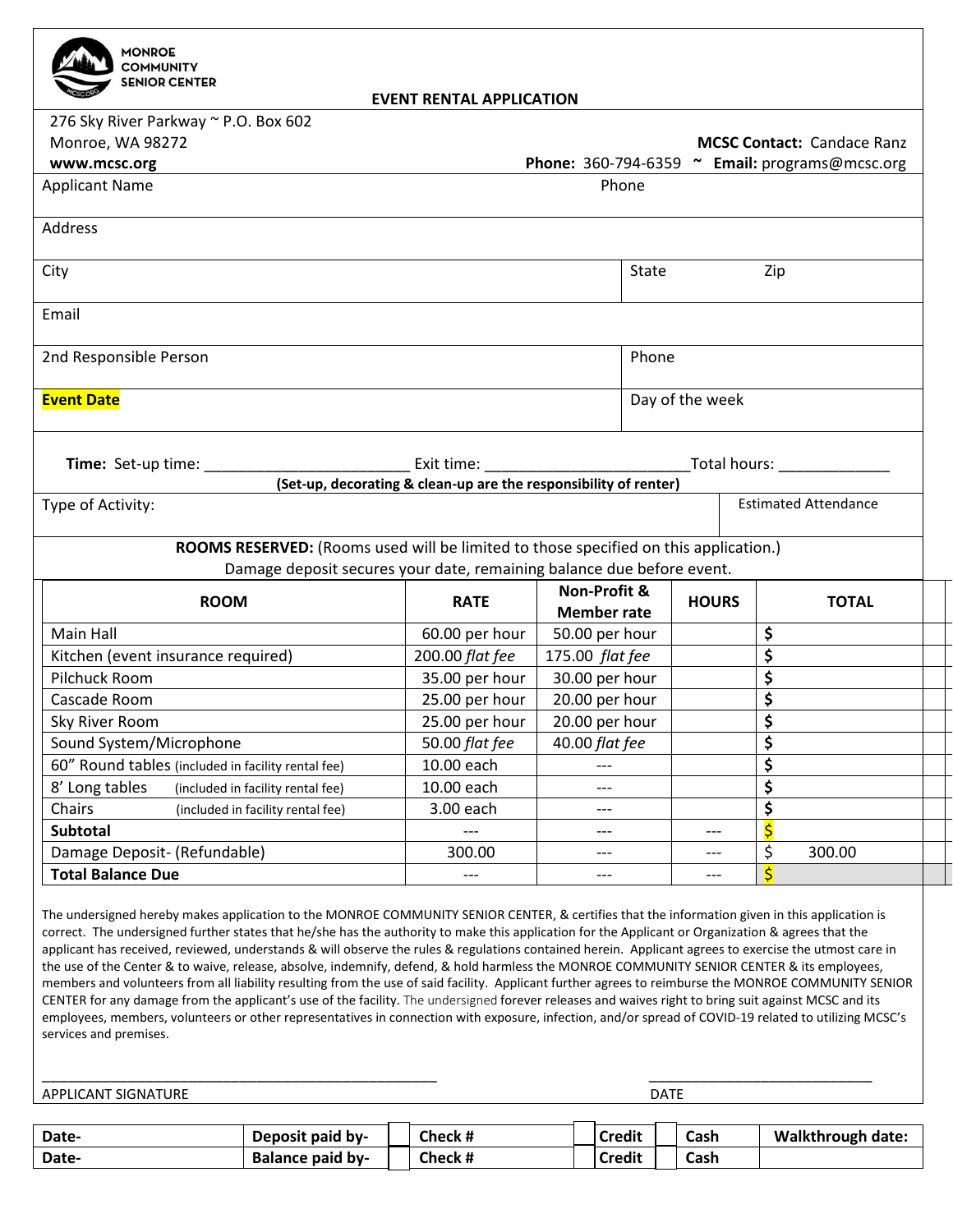**Facility Rental Rules & Regulations**

#### **BOOKING**

- 1. The Center is available for rent from 5:00pm to Midnight (12:00am) Monday-Friday, 7:00am-Midnight (12:00am) on Saturdays. MCSC activities and events take precedence.
	- **Renters must have the facility cleaned up & be off the premises by Midnight (12:00am)**
- 2. A completed & approved facility rental application & \$300 refundable damage deposit are required before the facility may be booked (no phone reservations accepted). A copy of the contract will be provided to renter.
- 3. An in-person walkthrough with the rental agent must be done before your event date.
- 4. Facility rental fees must be paid in full before the event. NSF checks will incur a \$25 charge.
- 5. Damage deposit checks are cashed on receipt at the time of facility booking. Any damages or extensive cleaning incurred will result in the forfeiture of all or part of the damage deposit.
- 6. **RENTERS MUST INCLUDE THE TIME TO DO OWN SET UP & CLEAN UP IN THE REQUESTED RENTED TIME.**  You cannot enter the building before your start time! No refunds will be given for vacating the facility prior to the contracted time.
- 7. If serving alcohol, renters are responsible for anyone leaving the function under the influence of alcohol & are responsible for knowledge of Washington State Liquor Laws as they pertain to their event. It is illegal to serve alcohol to anyone under 21 years of age.
- 8. If serving alcohol, a copy of the Banquet Permit is required at prior to the event. Permits can be obtained on the Washington State Liquor & Cannabis Board website- <https://lcb.wa.gov/>
- 9. NO ALCOHOLIC BEVERAGES OUTSIDE THE BUILDING.
- 10. For your protection, you may wish to obtain General Liability Insurance while on Center property to indemnify against loss resulting from bodily injury &/or property damage. Your personal insurance agency can assist or eventhelper.com

## **CANCELLATION**

- 1. The renter may cancel this Rental Agreement up to 14 days in advance of the date of use by email or telephone notice given to the Rental Agent at the email address or telephone number stated herein. In such event MCSC shall refund the deposit & fees to the renter.
- 2. If the renter cancels this Rental Agreement with less than 14 days to the planned date of use, the renter forfeits \$100 from damage deposit. If the renter does not give timely notice of cancellation & fails to use the facility, the Center may retain the deposit as liquidated damages.

### **EXPECTATIONS**

- 1. Applicant must be present throughout the duration of the event and is responsible for supervision of all persons participating in rental event. Children must be supervised at all times.
- 2. Renter accepts the Center as is & shall maintain the premises in a clean & sanitary condition.
- 3. Glitter, silly string, confetti, sparklers, rice, & birdseed are not permitted inside or outside the building. Inflatable bounce houses, fireworks, barbeque grills, campfires, candles, & smoke machines are not permitted on MCSC property.
- 4. Nails, pins, tacks, staples and/or tape are not to be used on ceilings, walls, windows & furniture. Existing hooks & Command strips may be used.
- 5. Non-marking soles only, scuff marks on floors will be charged a cleaning fee.
- 6. NO SMOKING/VAPING ALLOWED IN THE BUILDING.
- 7. **NOISE:** Outside doors to the Main Hall must be closed when music is played. The City of Monroe requires that noise/music be kept to a minimum after 10:00pm. After 10:00pm, events may not have amplified music or overly loud conversation (this is particularly an issue in the outdoor areas of the Center). Failure to comply with the noise ordinances may result in calling the Monroe Police Department, or termination of the event before the contracted hours without a refund.

# **FAILURE TO KEEP NOISE AT A CONSIDERATE LEVEL WILL RESULT IN FORFEITURE OF THE DAMAGE DEPOSIT.**

Complaints from neighbors will result in the forfeiture of all or part of the damage deposit.

Revised 6/2022